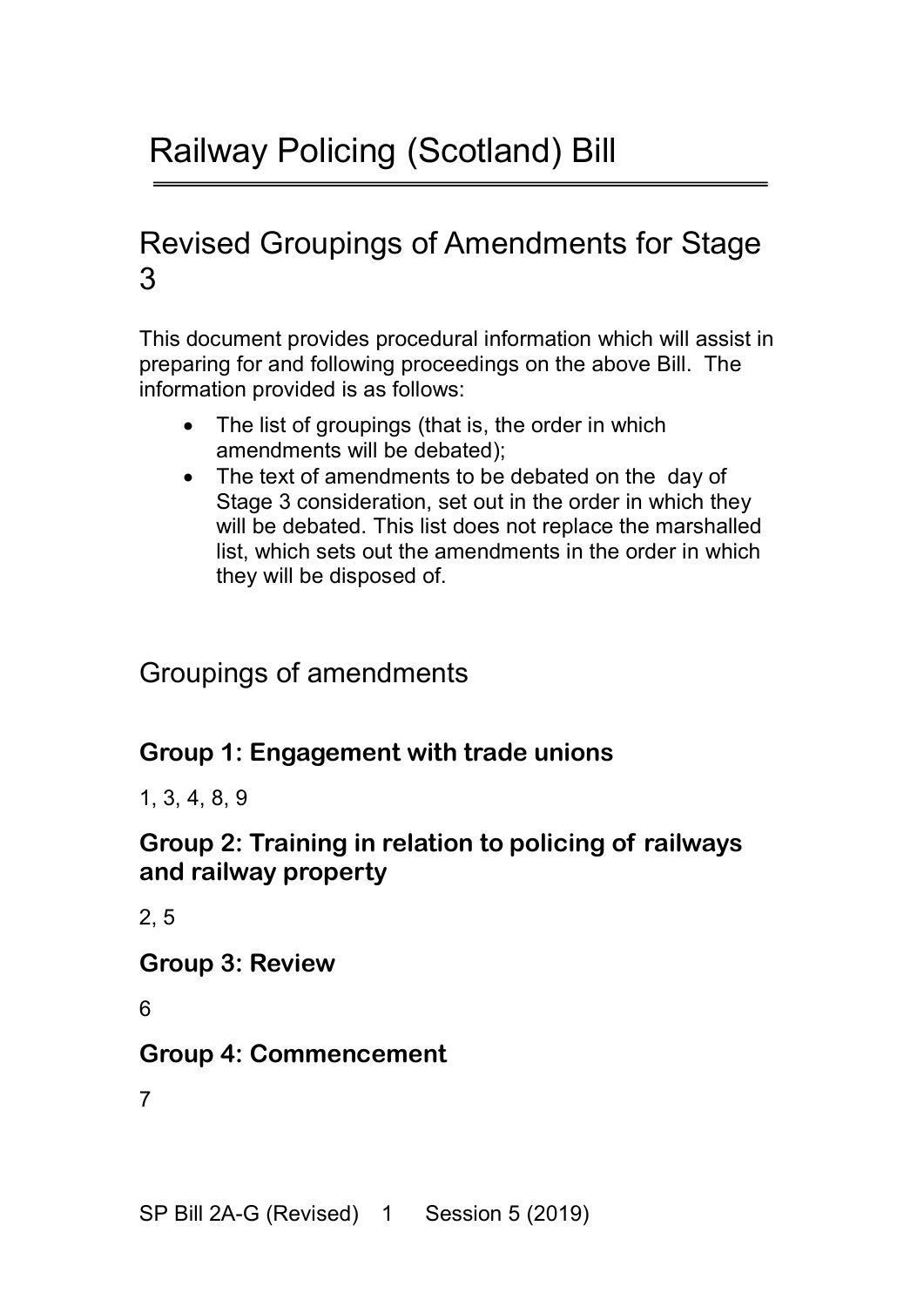## Amendments in debating order

### **Group 1: Engagement with trade unions**

Neil Bibby

1 In section 1, page 4, line 19, after <operators> insert <and relevant trade unions>

Neil Bibby

- 3 In section 1, page 5, line 10, at end insert—
	- <(da) relevant trade unions, and>

Neil Bibby

- 4 In section 1, page 5, line 32, at end insert—
	- <"relevant trade unions" means those trade unions which are recognised to represent in negotiations with employers—
	- (a) employees of Network Rail,
	- (b) employees of railway operators,
	- (c) constables.>

#### Humza Yousaf

- 8 In section 1, page 5, line 10, at end insert—
	- <( ) the Police Federation for Scotland,
		- ( ) such persons or bodies as appear to the Authority to be representative of senior officers,
		- ( ) such persons or bodies as appear to the Authority to be representative of superintendents (including chief superintendents), and>

#### Humza Yousaf

9 In section 1, page 5, line 32, at end insert—

<"relevant trade unions" means those trade unions which appear to the Authority to be representative of—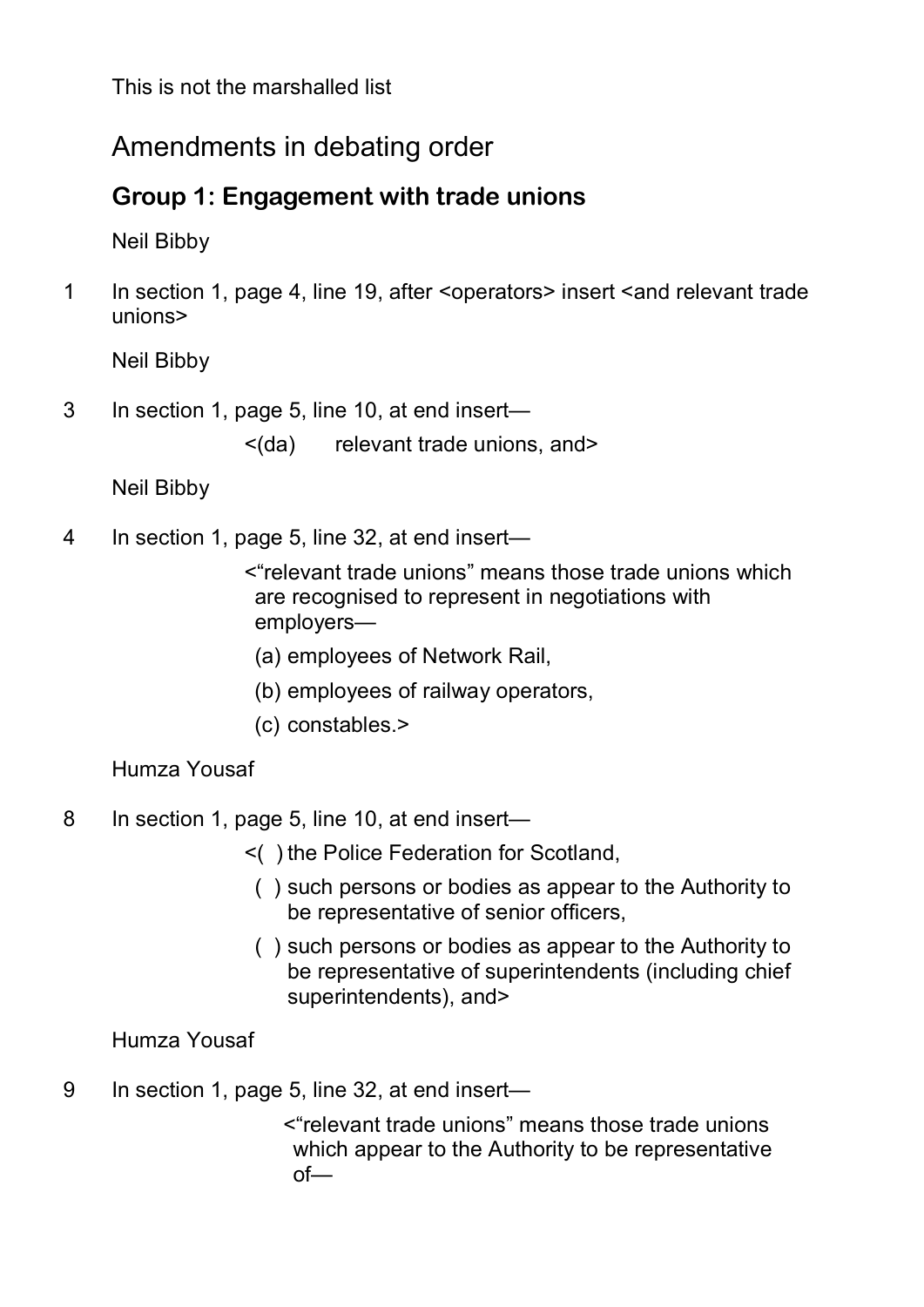- ( ) employees of railway operators, and
- ( ) police staff.>

#### **Group 2: Training in relation to policing of railways and railway property**

Neil Bibby

2 In section 1, page 4, line 37, at end insert—

- <(4) An agreement reached under subsection (1) must include arrangements for constables, who are assigned duties that relate to the policing of railways and railway property, to have completed personal track safety training.
- (5) The Scottish Ministers must by regulations—
	- (a) specify the level of personal track safety training to be completed by constables under subsection (4), and
	- (b) define the circumstances which require a constable to compete personal track safety training.>

Neil Bibby

- 5 After section 2, insert—
	- <Training in relation to policing of railways and railway property

After section 21 of the Police and Fire Reform (Scotland) Act 2012 (direction and control of the police service), insert—

- "21A Policing of railways and railway property
	- (1) The chief constable must ensure that constables assigned duties that relate to the policing of railways or railway property receive the necessary training to police railways and railway property.
	- (2) Training provided to police railways and railway property under subsection (1) must include the completion of personal track safety training.
	- (3) The Scottish Ministers must by regulations specify the level of personal track safety training to be completed by constables under subsection (2).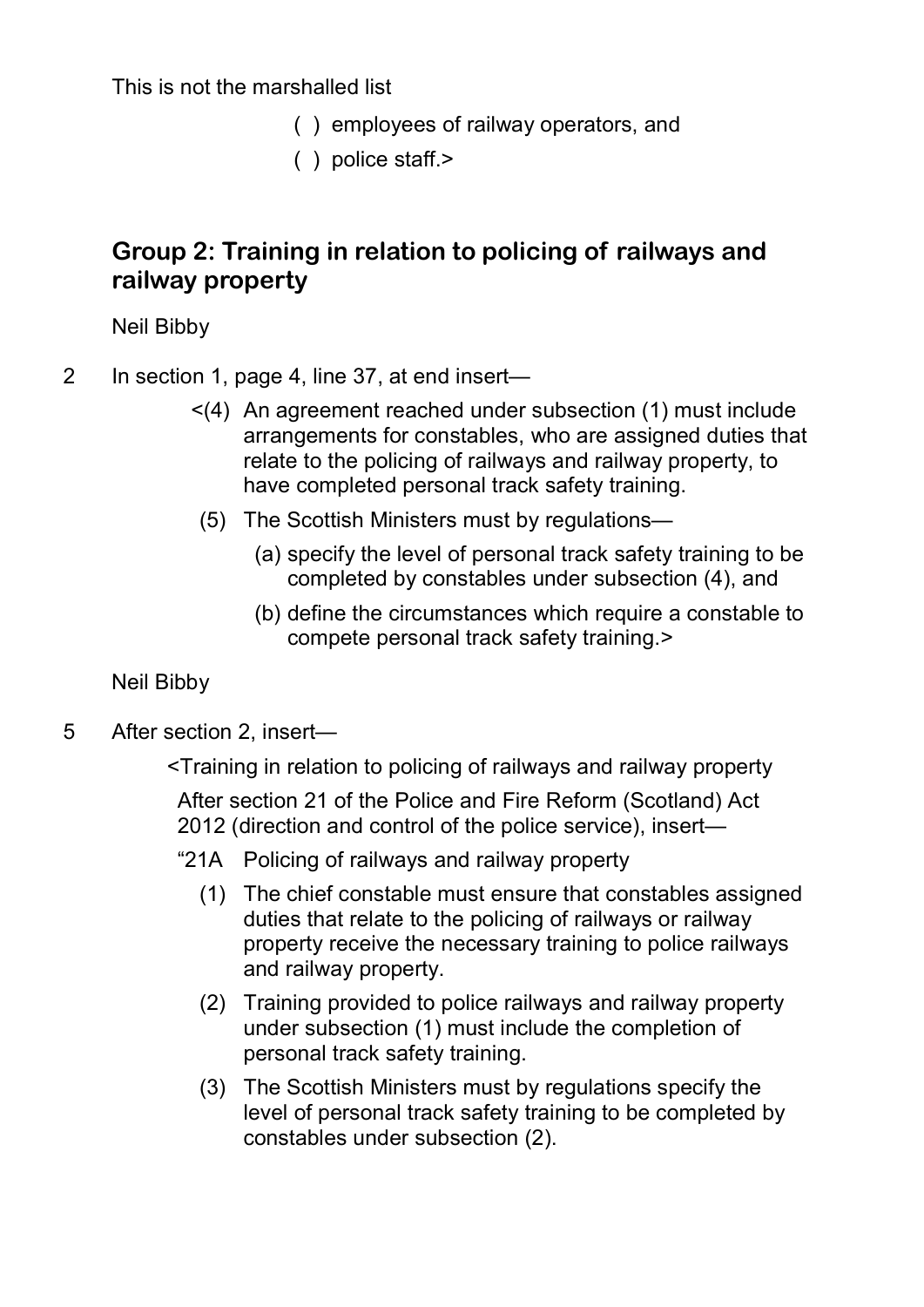- (4) Prior to making regulations under subsection (3), the Scottish Ministers must consult—
	- (a) the Office of Rail and Road,
	- (b) Network Rail,
	- (c) the Scottish Police Authority,
	- (d) the chief constable of Police Scotland,
	- (e) relevant trade unions,
	- (f) such other bodies as the Scottish Ministers may determine.
- (5) In this section, "relevant trade unions" means those trade unions which are recognised to represent in negotiations with employers—
	- (a) employees of Network Rail,
	- (b) employees of railway operators,
	- (c) constables.>

## **Group 3: Review**

Neil Bibby

6 After section 6, insert—

<Review of operation of Act

- (1) The Parliament must make arrangements to appoint a body independent of the Parliament to report on the operation of this Act during the review period.
- (2) In this section, the "review period" means the period—
	- (a) beginning on the day on which section 4 of this Act comes into force, and
	- (b) ending 12 months after that day or on such earlier day as may be determined by the body appointed under subsection (1).
- (3) A report under subsection (1)—
	- (a) may be made in such form and manner as the body appointed under subsection (1) considers appropriate, but